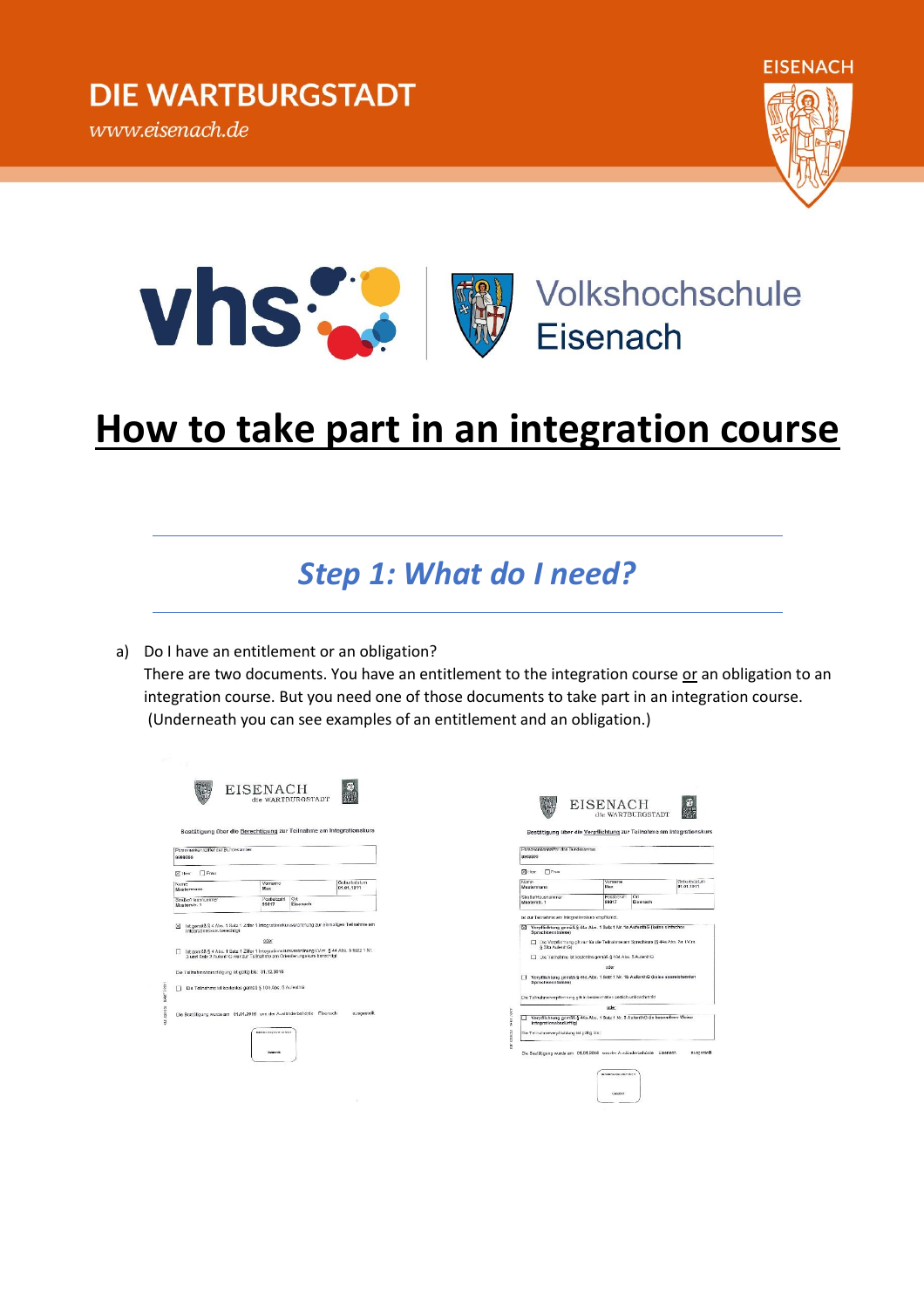### **DIE WARTBURGSTADT**



b) How and where do I get these documents? You receive an entitlement or an obligation at the **immigration authority**, the **job center** or at the **Federal Office for Migration and Refugees**.

Entitlements and obligations are mostly received by the following groups:

- Family members who join or follow the asylum seeker (especially wives and husbands)
- \* Foreigners who received the refugee status or who are under subsidiary protection
- c) What am I and what must I do? You are at least 18 years old and your compulsory education has to be fulfilled.

| person<br>applyin | File the application.                                                                      |
|-------------------|--------------------------------------------------------------------------------------------|
| g for             | https://www.bamf.de/SharedDocs/Anlagen/DE/Integration/Integrationskurse/Kursteilnehmer/    |
| asylum            | AntraegeAlle/630-120 antrag-zulassung-integrationskurs-ausl pdf.html?nn=282388             |
| a                 | File the application.                                                                      |
| person            |                                                                                            |
| who is            | https://www.bamf.de/SharedDocs/Anlagen/DE/Integration/Integrationskurse/Kursteilnehmer/    |
| tolerat           | AntraegeAlle/630-120_antrag-zulassung-integrationskurs-ausl_pdf.html?nn=282388             |
| ed                |                                                                                            |
| not a             | File the application.                                                                      |
| citizen           |                                                                                            |
| of the            | https://www.bamf.de/SharedDocs/Anlagen/DE/Integration/Integrationskurse/Kursteilnehmer/    |
| EU                | AntraegeAlle/630-120 antrag-zulassung-integrationskurs-ausl pdf.html?nn=282388             |
|                   |                                                                                            |
| a                 | You must file an application directly at the Federal Office for Migration and Refugees for |
| citizen           | receiving a permit for an integration course. Link:                                        |
| of the            | https://www.bamf.de/SharedDocs/Anlagen/DE/Integration/Integrationskurse/Kursteilnehmer/    |
| EU                | AntraegeAlle/630-007 antrag-zulassung-integrationskurs-                                    |
|                   | ausl pdf.html;jsessionid=164916677B68E68CEB3C94C9ED8F08C3.internet532?nn=284188            |

### *Step 2: appointment for an entry-level test*

For receiving an appointment for an entry-level test you need the following documents and you must bring these to the school (Volkshochschule).

- entitlement **or** obligation
- residence title for specific purposes **or** ID-Card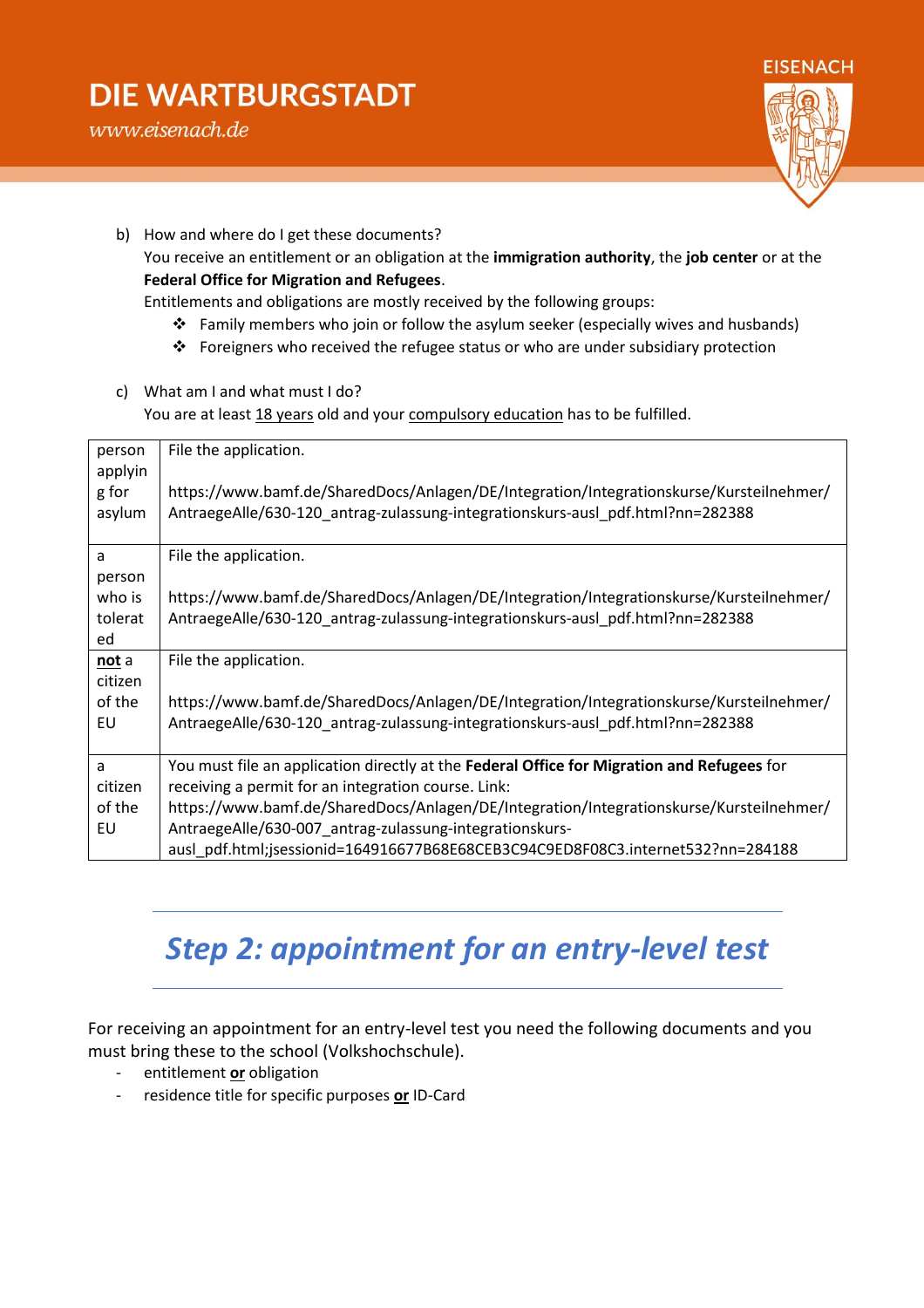#### www.eisenach.de

#### *Step 3: write an entry-level test*

If you have an appointment for an entry-level test, you'll appear punctual and bring the following things with you: pen, ID-Card or residence title for specific purposes, entitlement **or** obligation for the integration course and an administrative decision, if you receive money from the Federal Republic of Germany (e.g. unemployment benefit II or social welfare). Please note that the test will take approximately 45 minutes.

Please note that you don't have to learn for this test. This test shall only help to find the appropriate course for you.

## *Step 4: result of the entry-level test and the decision which course will be appropriate*

If the result is certain, the school will contact you and inform you which course will be appropriate for you and when you can start with your course.

# *Step 5: application for assumption of costs and travelling allowance*

You will have to pay for the integration course if you have an income or if another person pays your alimony. If you don't have an income, you can apply for an assumption of costs. You must do this application in written form at the responsible branch office of the **Federal Office for Migration and**  Refugees. You will only receive an assumption of costs if you get unemployment benefit II or social welfare or if you have a very low income.

If you file this application, you must attach one of the following documents:

- administrative decision of unemployment benefit II
- social welfare
- housing benefit
- money from the Federal Law concerning the Promotion of Education or Training (BAföG)
- children's allowance
- benefits referring to the Asylum Seekers Benefits Act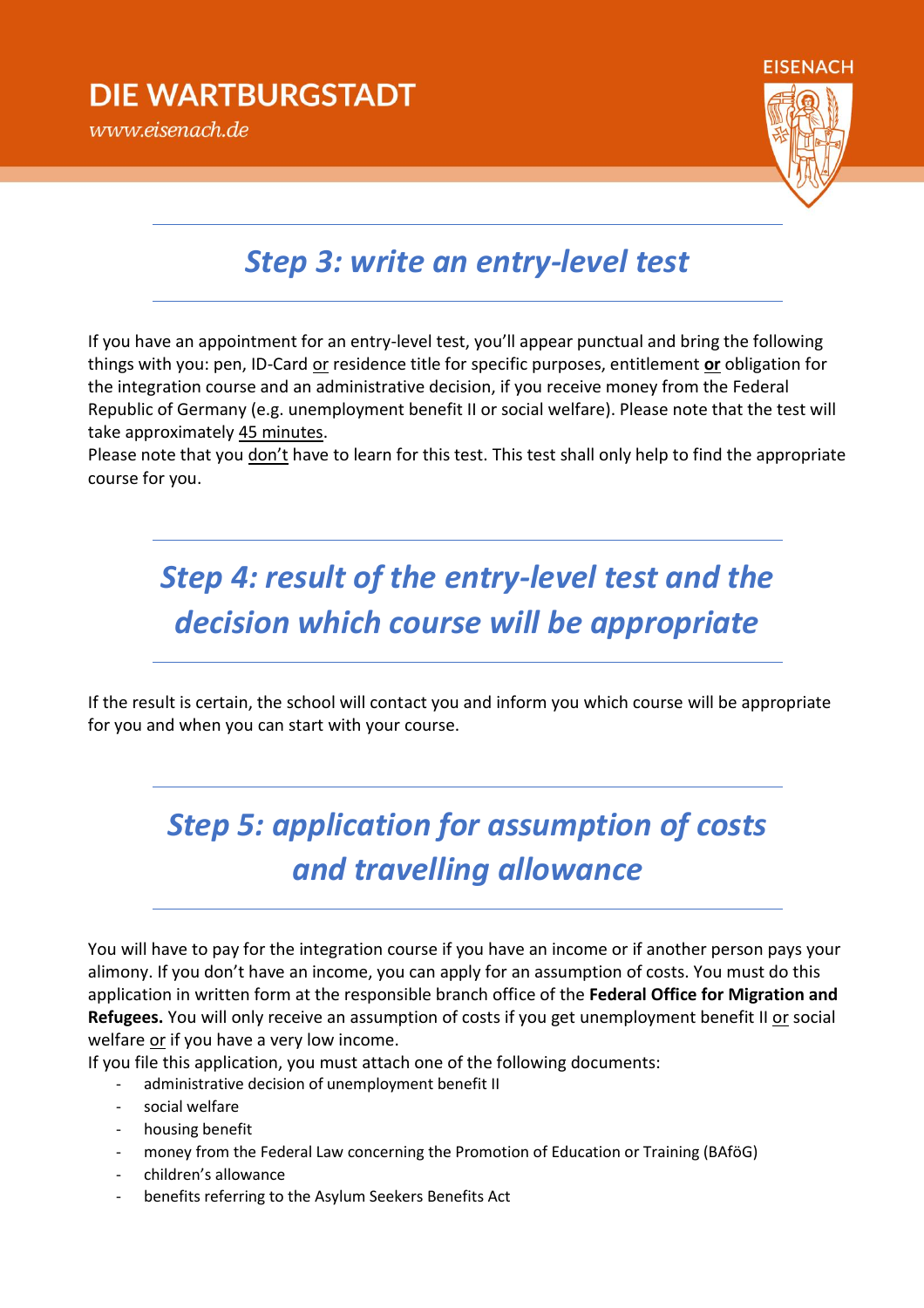### **DIE WARTBURGSTADT**

www.eisenach.de

**FISENACH** 

- release of the charges for the kindergarten
- release of the charges for the "GEZ" (radio and TV)
- local social ticket
- granting of child or youth welfare

**IMPORTANT:** File the application bevor the integration course starts.

If the **Federal Office for Migration and Refugees (FOMR)** agrees with an assumption of costs, you will be able to file an application of travelling allowance. But this is only possible if there is a distance of more than 3 km on foot between the school and your home.



more than 3 km on foot

 $\rightarrow$  file an application for travelling allowance

# *Step 6: go to the German course*

You will be punctual at the first day of your German course. If you go by bus to school, you will be able to get a student ticket. For receiving this ticket a passport photo will be necessary.

 $\overline{a}$ 

<sup>1</sup> <https://pixabay.com/de/vectors/flach-design-symbol-icon-www-2126884/>

<sup>2</sup> <https://pixabay.com/de/vectors/zecken-marke-gr%C3%BCn-recht-39830/>

<sup>3</sup> https://pixabay.com/de/vectors/home-haus-ikonen-jims-karte-1294564/

<sup>4</sup> https://pixabay.com/de/vectors/schule-geb%C3%A4ude-bildung-eigentum-295210/